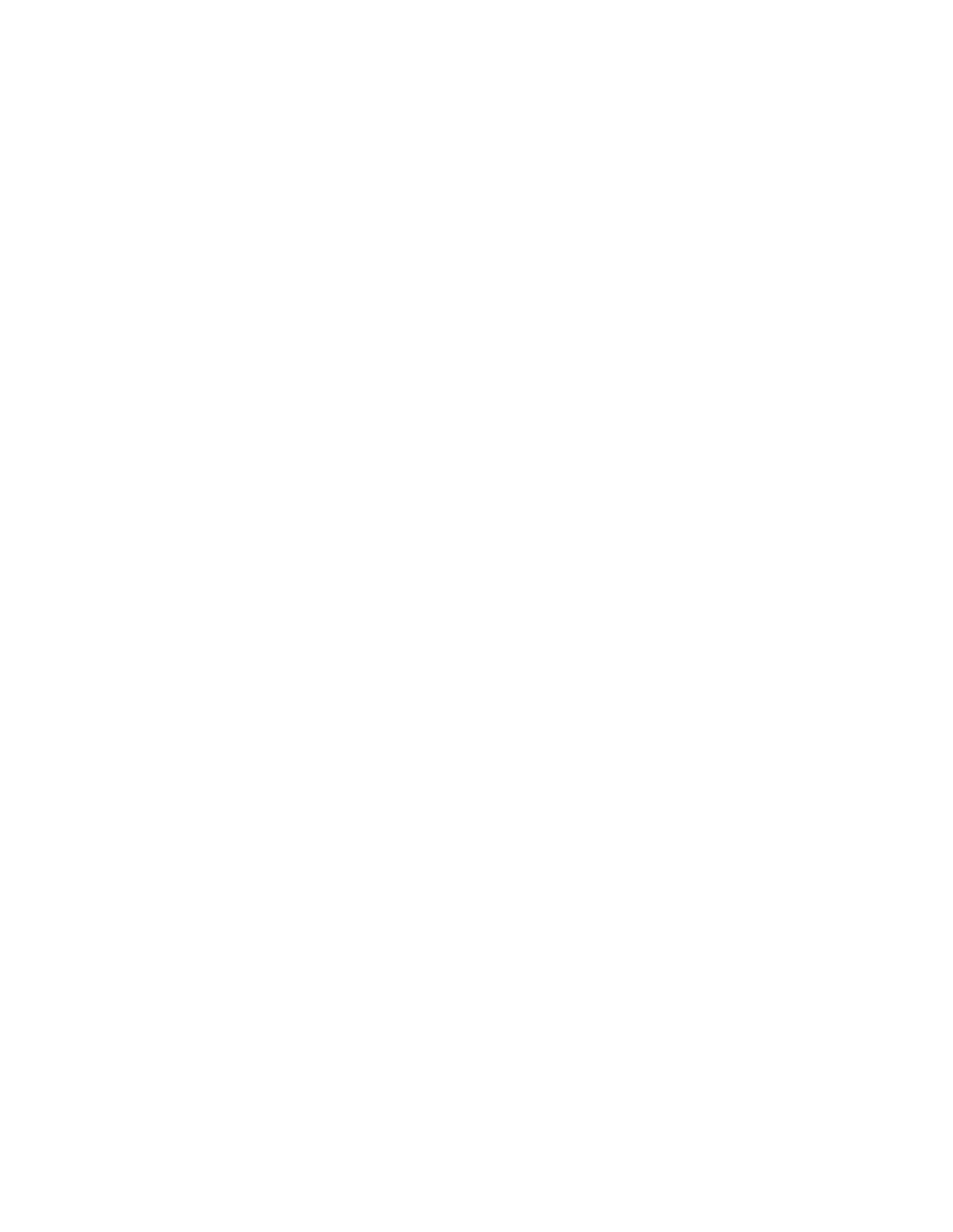| <b>Elementary School:</b> |  |
|---------------------------|--|
|---------------------------|--|

### **Part A:**

1. What is the value of "N":  $N = 14 \times 30 \times 4 \times 13$ 

**Name:\_\_\_\_\_\_\_\_\_\_\_\_\_\_\_\_\_\_\_\_\_\_\_\_\_\_\_\_\_ Elementary School:\_\_\_\_\_\_\_\_\_\_\_\_\_\_\_\_\_\_\_**

Answer:\_\_\_\_\_\_\_\_\_\_\_\_\_\_\_\_\_\_\_\_\_\_\_\_

2. How many circles is one triangle equal to?



Answer:\_\_\_\_\_\_\_\_\_\_\_\_\_\_\_\_\_\_\_\_\_\_\_\_

3. What is the perimeter of the following solid? [The perimeter is the distance around the object]

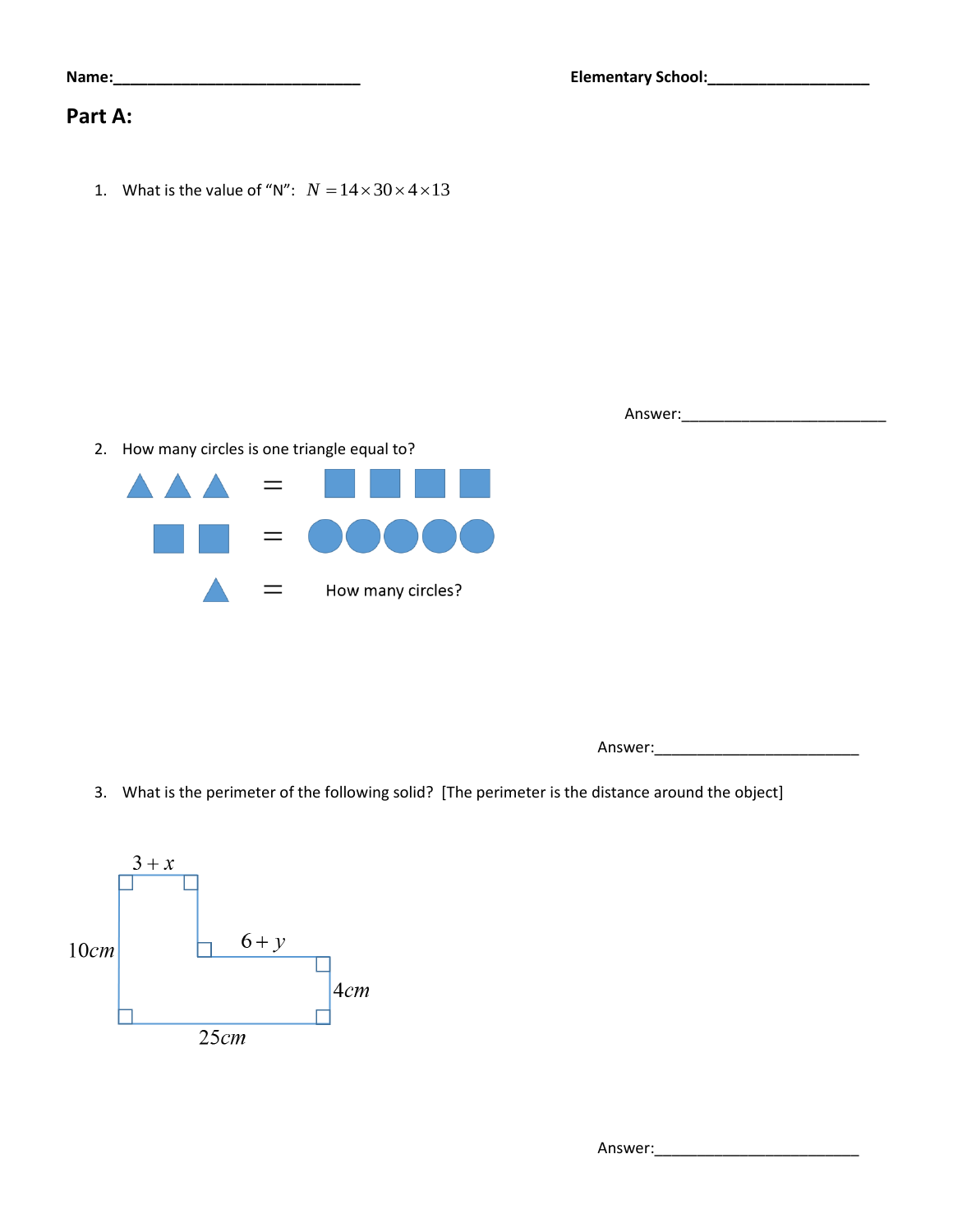4. Allan works at a job that pays him \$1 on the first day, \$2 on the second day, \$3 on the third day, and so on. The pay increases by \$1 each day forward. However, transportation costs to get to work and back is \$1 each day. By the end of 20 days, how much money will he have made in total?

5. What is the value of angle "x"?



6. Find the area of the shaded region:



Answer:\_\_\_\_\_\_\_\_\_\_\_\_\_\_\_\_\_\_\_\_\_\_\_\_

Answer:\_\_\_\_\_\_\_\_\_\_\_\_\_\_\_\_\_\_\_\_\_\_\_\_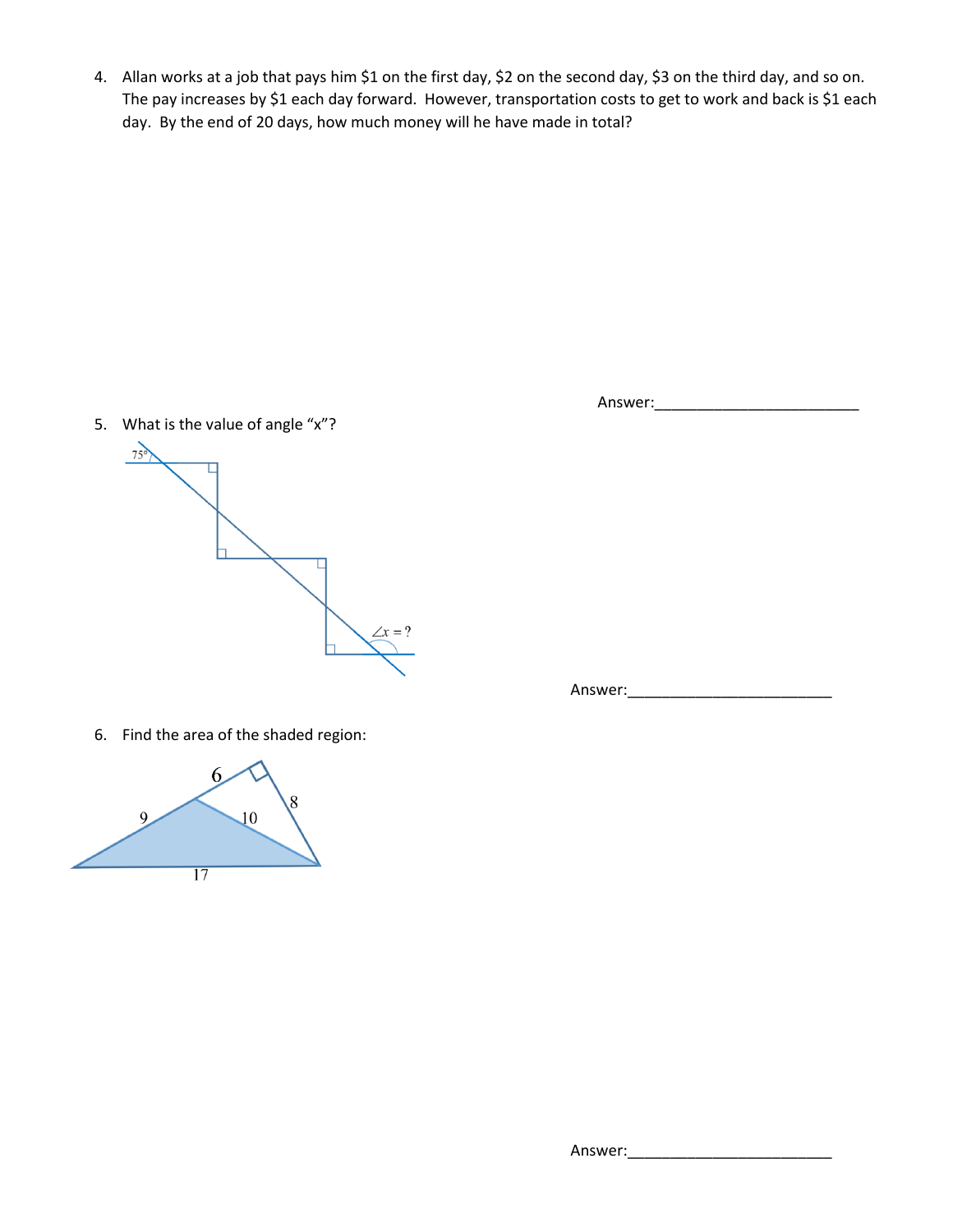7. Mary can walk downhill twice as fast as he can walk uphill. For instance, she can walk downhill at 4km/h and uphill at 2km/h. If it took Mary 24 minutes to go uphill from point A to point B, then how many minutes will it take her to go from point "C" to "B" and then back to "A"? Note: Point "C" is the midpoint of AB.



Answer:\_\_\_\_\_\_\_\_\_\_\_\_\_\_\_\_\_\_\_\_\_\_\_\_

8. Given that "A" is a single digit number and "A A" is a double digit number. If the sum of the first equation is 100, then what is the sum of the second equation?

|                     | $A \quad A$      |  | $A \quad A \quad A$ |   |  |
|---------------------|------------------|--|---------------------|---|--|
|                     | $A \quad A$      |  | $A \quad A \quad A$ |   |  |
|                     | A                |  | $A \quad A$         |   |  |
|                     | $\boldsymbol{A}$ |  | $A \quad A$         |   |  |
|                     | $+$ A            |  |                     | A |  |
| $1 \quad 0 \quad 0$ |                  |  | ?  ?  ?  ?          |   |  |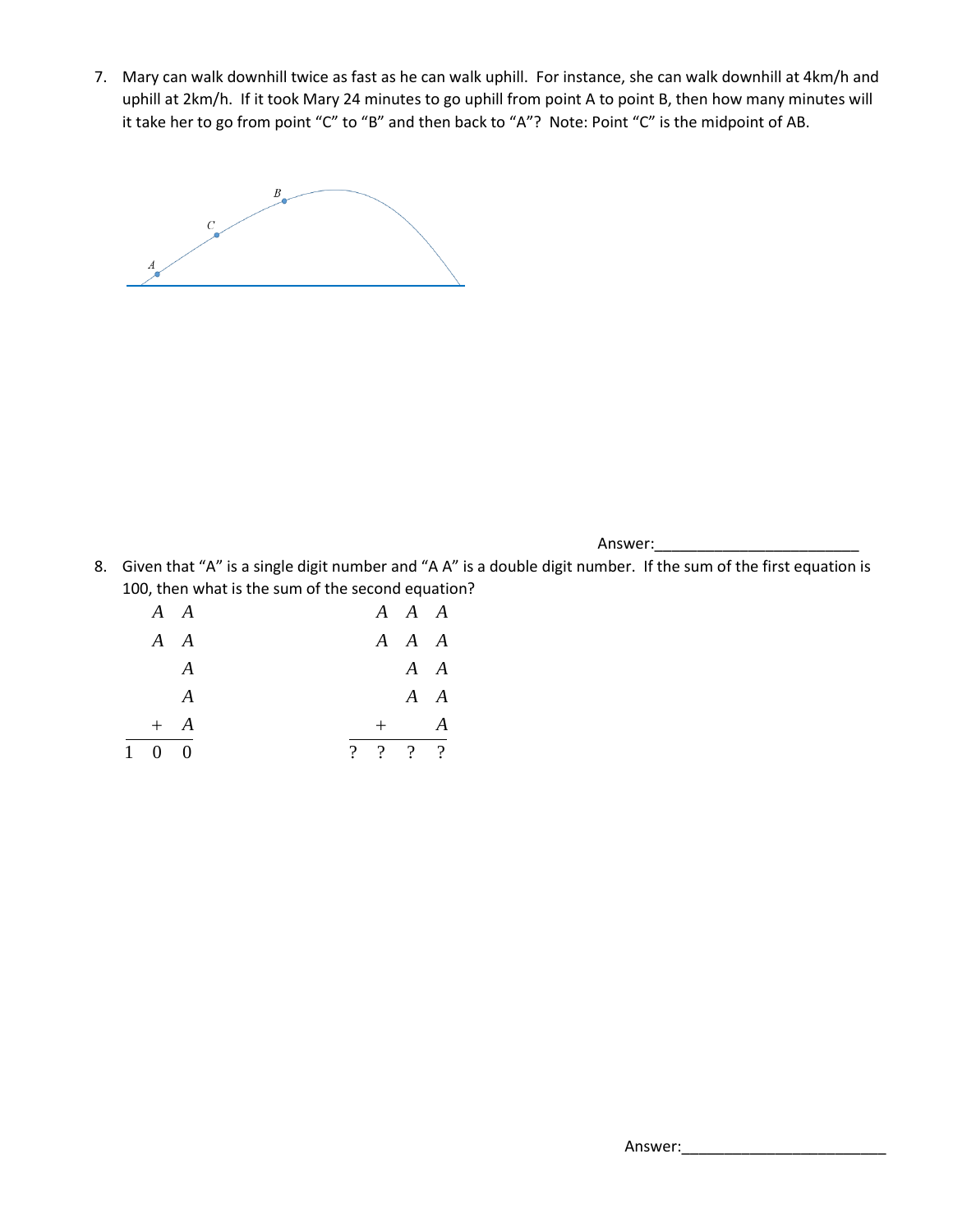9. If  $a = \frac{1}{2}$  and  $b = \frac{2}{5}$  $\frac{1}{3}$  and  $v - \frac{1}{5}$  $a=\frac{1}{2}$  and  $b=\frac{2}{5}$ , then what is the value of:

 $(a + b) \times (a - b) \div (a \times b)$ 

Answer:

10. A dice has six sides and opposite sides of a dice add to 7. For instance, if the top side is 4, then the bottom side must be 3. If I rolled 3 dice, and the sum of all the sides that are showing adds to 54, then what is the sum of the 3 sides that is covered?



Answer: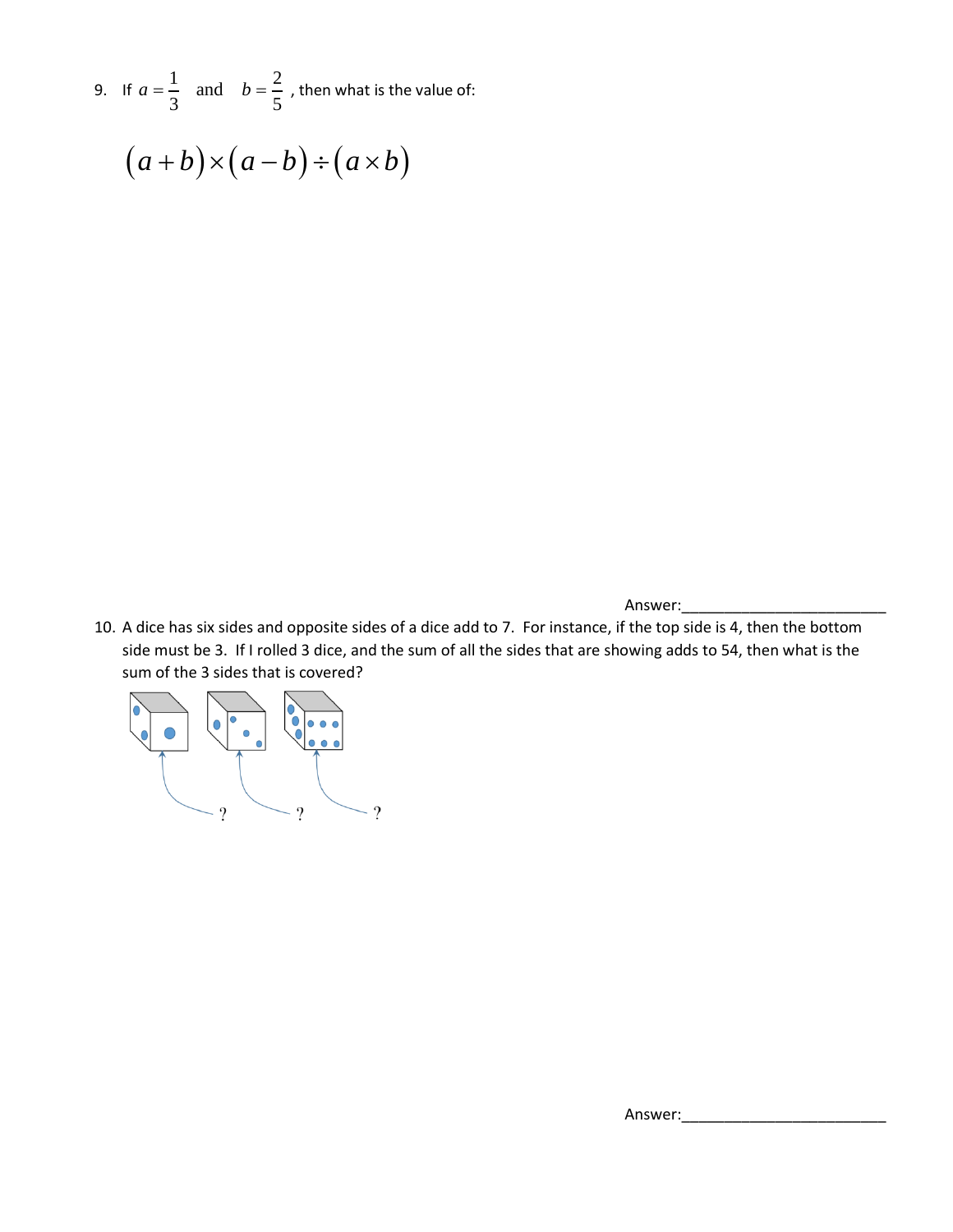### **Name:\_\_\_\_\_\_\_\_\_\_\_\_\_\_\_\_\_\_\_\_\_\_\_\_\_\_\_\_\_ Elementary School:\_\_\_\_\_\_\_\_\_\_\_\_\_\_\_\_\_\_\_**

## **PART B:**

1. David has only quarters (\$0.25), dimes (\$0.10), nickels (\$0.05), and pennies (\$0.01). Which value between 0 to \$1.00 **requires** the most number of coins to make? For instance, 14 cents requires at least 5 coins: 1 dime and 4 pennies. Note: There can be more than one answer. You need all answers to get full marks.

Answer:

2. A 60 meter long wire is cut into 3 pieces. The second piece is twice as long as the first and the third piece is three times as long as the first. Each piece of wire is bent to form a square. What is the total area of all three squares?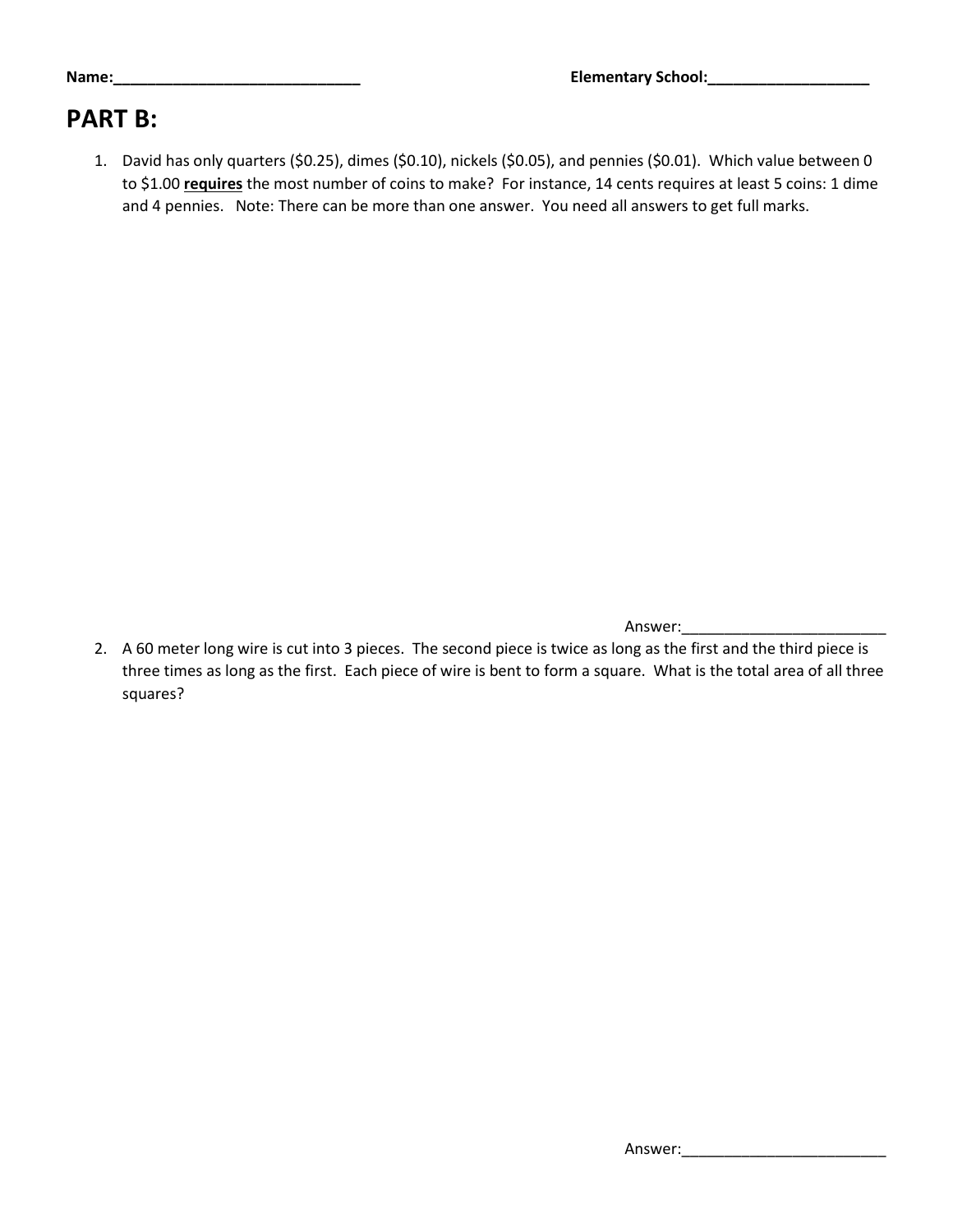3. Amy, Brad, and Cindy each wrote a test out of 100 and received a mark that is a whole number. The average score between Amy and Brad is 75% and the average mark between Brad and Cindy is 80%. If Brad got the highest mark, then what is the greatest possible average mark between Amy and Cindy?

Answer:

4. Jamie places letters of the alphabet onto wooden blocks and lines them up in a straight line. The first letter he puts on is "A", the next one is "D", the next is "G", and so on, skipping two letters at a time. He keeps putting blocks in a straight line and makes more blocks for the letters in the alphabet if they are already used. What letter is on the 1000<sup>th</sup> block he puts on the line?



Answer: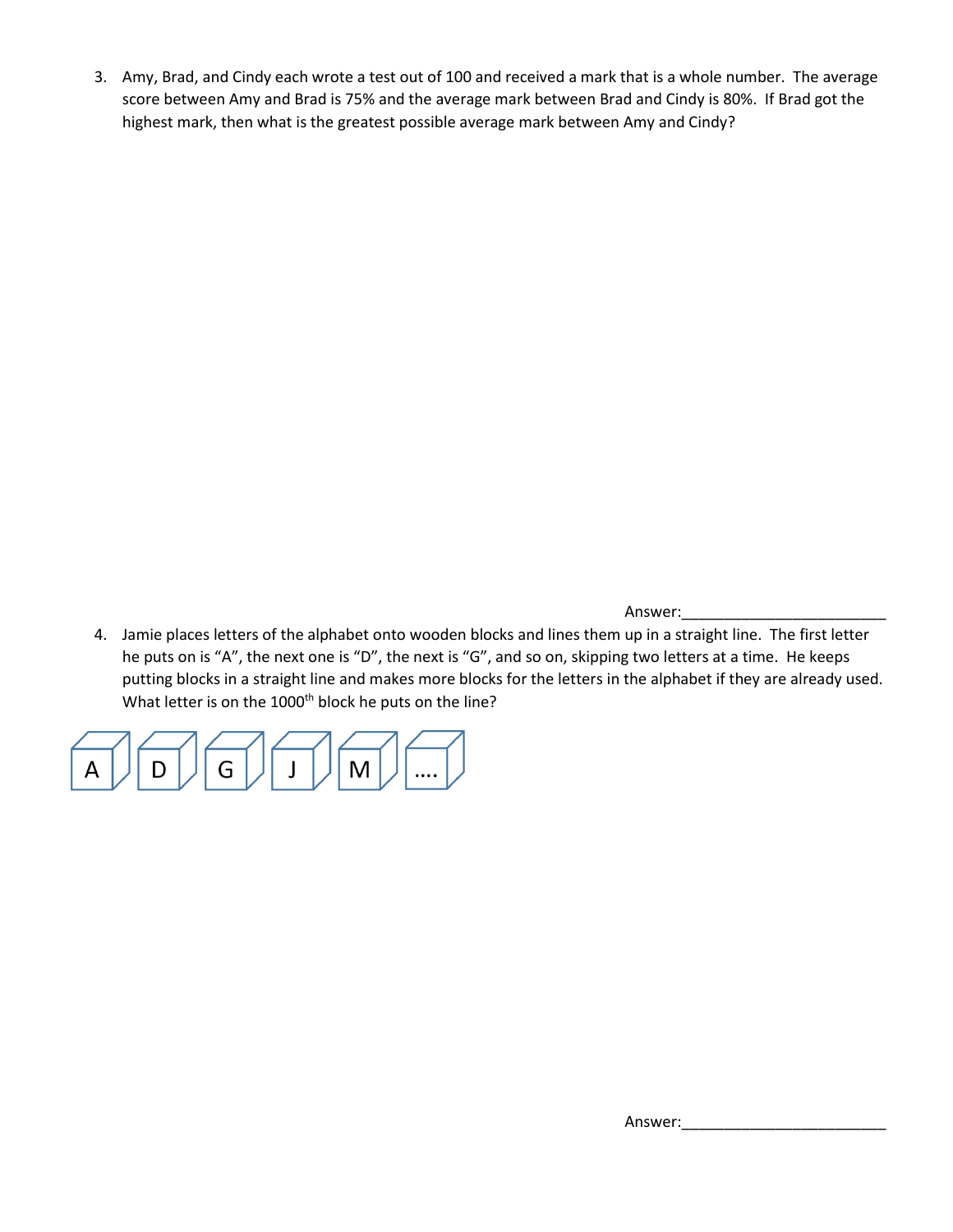5. What is the smallest integer that if divided by 5, it leaves a remainder of 2, if divided by 8, leaves a remainder of 6, and when divided by 3, leaves a remainder of zero?

Answer:\_\_\_\_\_\_\_\_\_\_\_\_\_\_\_\_\_\_\_\_\_\_\_\_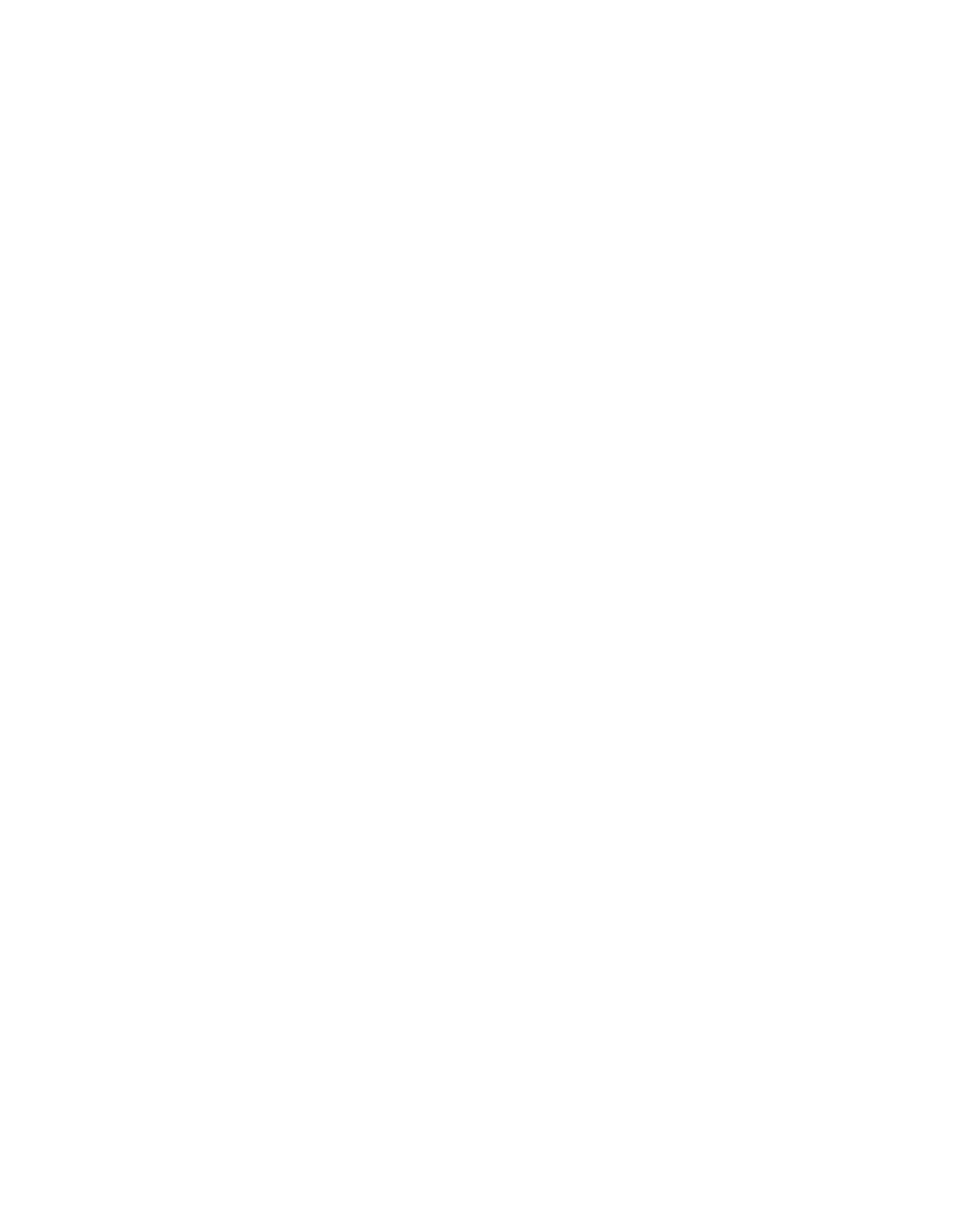# **PART C:**

- 1. A palindrome number is a number that is the same when read forward and backwards. For instance, 1221, 77, 1234321 are all palindromes. How many numbers between 11 to 9999 [inclusive] are palindromes and also divisible by 3? [Divisible means that it can be divided evenly by a number leaving a remainder of zero] A) How many two digit numbers are palindromes and also divisible by 3
	- B) How many three digit numbers are palindromes and also divisible by 3
	- C) How many four digit numbers are palindromes and also divisible by 3